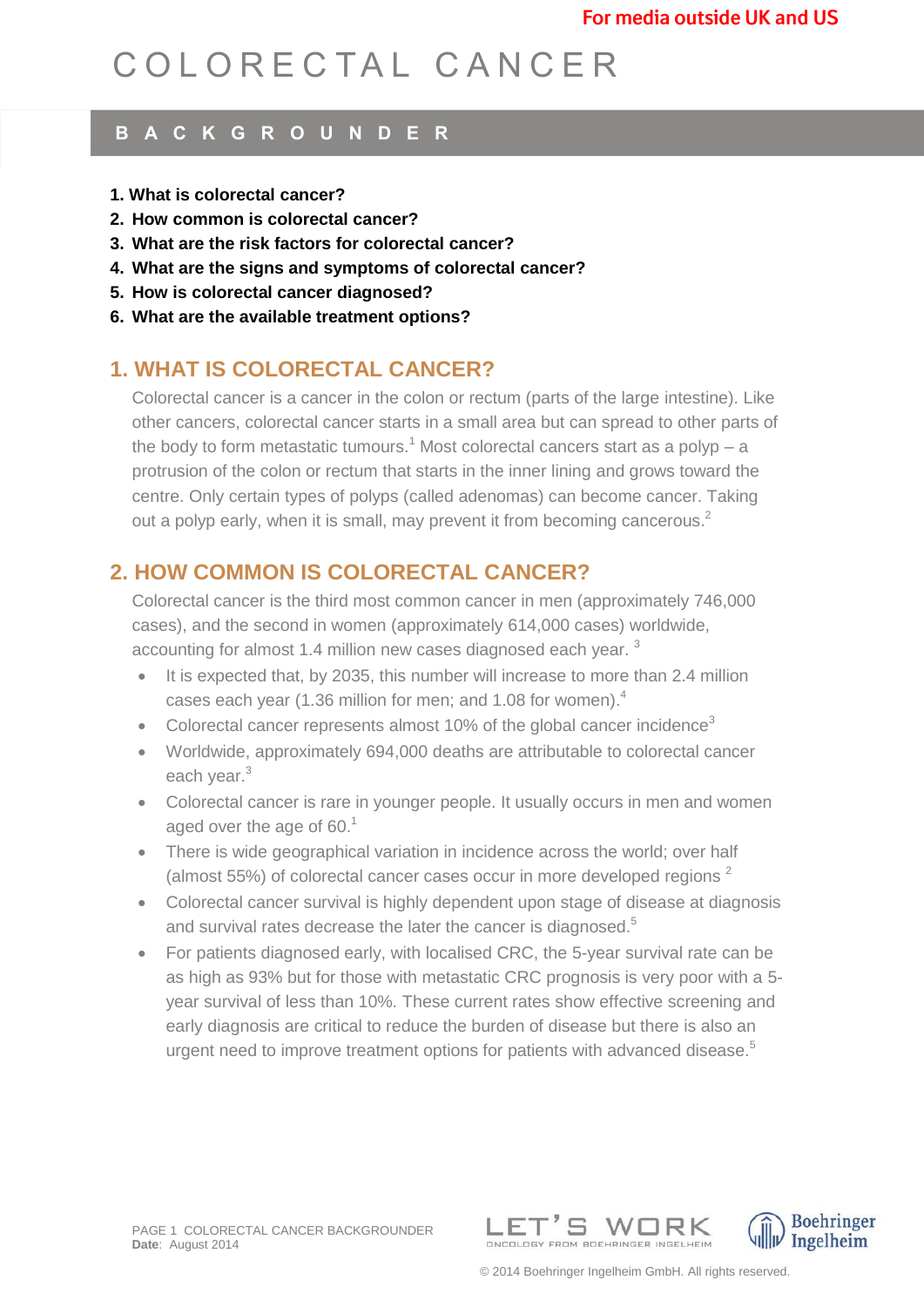## **B A C K G R O U N D E R**

# **3. WHAT ARE THE RISK FACTORS FOR COLORECTAL CANCER?**

The main risk factor for colorectal cancer is age; the risk increases as you get older. $6$ More than 8 out of 10 colorectal cancers are diagnosed in people aged 60 or over.<sup>6</sup> Other factors that can increase risk of colorectal cancer include family history, the presence of polyps in the large intestine, inflammatory bowel disease (primarily ulcerative colitis), obesity, smoking, physical inactivity and red meat and alcohol consumption. 7

# **4. WHAT ARE THE SIGNS AND SYMPTOMS OF COLORECTAL CANCER?**

The symptoms of colorectal cancer may take several years to develop and depends on the localisation of the tumour.<sup>8</sup> Typical symptoms include a change in frequency of bowel movements, constipation, blood in stools, and abdominal pain or discomfort along with weight loss, cramps or bloating, and anaemia, fatigue and vomiting.<sup>7</sup>

## **5. HOW IS COLORECTAL CANCER DIAGNOSED?<sup>9</sup>**

A number of diagnostics tests may be used to detect colorectal cancer. Initially, a physical examination and blood test will be conducted.

#### *Physical examination*

As part of the physical examination, a doctor will carefully feel the abdomen for masses or enlarged organs. The doctor may also perform a digital rectal examination (DRE), by inserting a lubricated, gloved finger into the rectum to feel for any abnormal areas in the rectum.

#### *Blood tests*

Certain blood tests can be used to determine the likelihood of colorectal cancer:

- *Faecal occult blood test* (FOBT): to test for blood in the stool
- *Complete blood count* (CBC): to check for anaemia (too few red blood cells). Some people with colorectal cancer become anaemic because of prolonged bleeding from the tumour.

If symptoms or the results of the physical examination and/or blood tests suggest that colorectal cancer might be present, more tests will be recommended which could include:

 *Liver enzymes*: to check liver function, because colorectal cancer can spread to the liver.



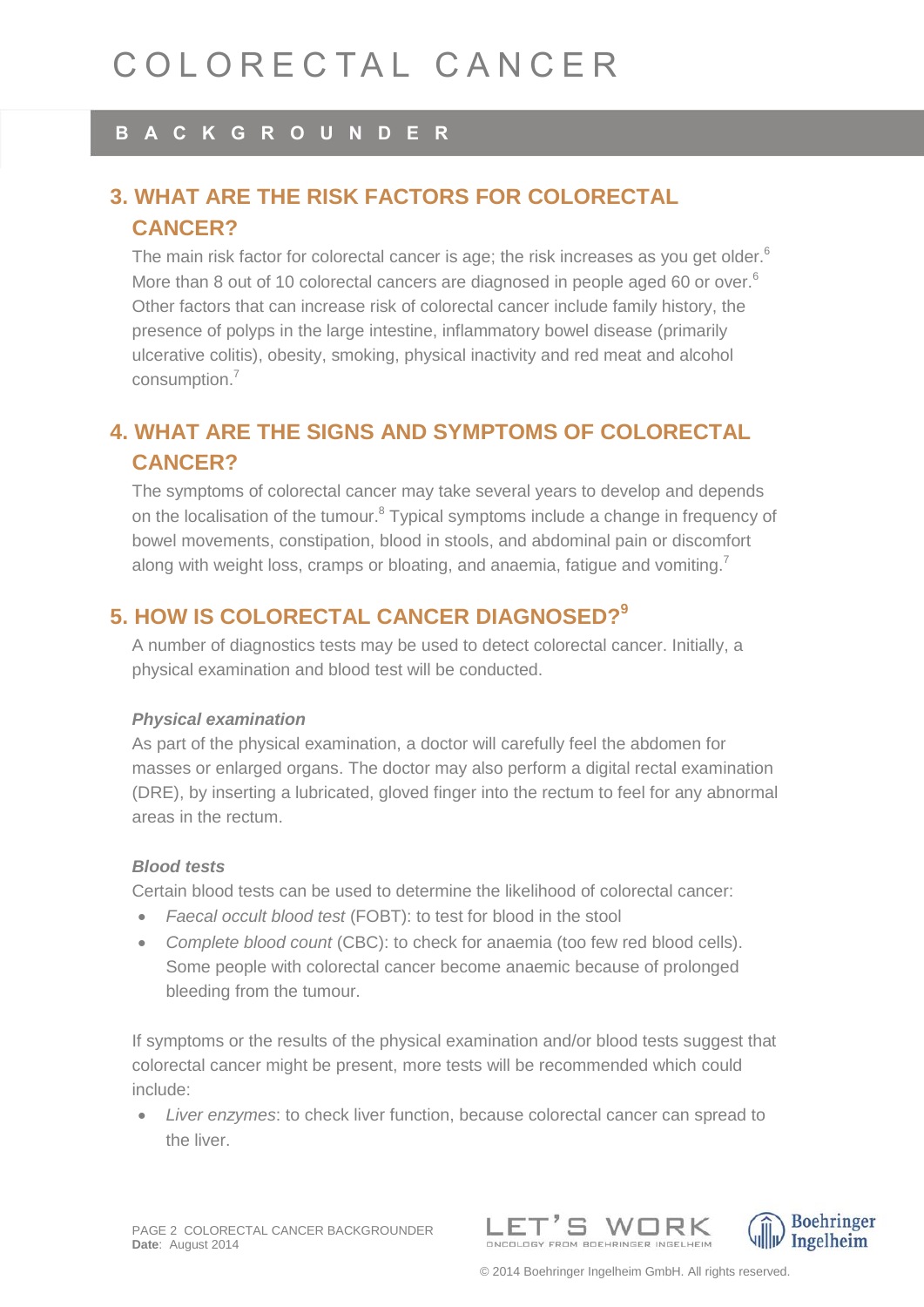# COI ORECTAL CANCER

# **B A C K G R O U N D E R**

 *Tumour markers:* to check markers in bloodstream that may show how well treatment is working or to provide an early sign cancer has returned

#### *Barium enema*

A barium enema involves taking X-rays of the colon and the rectum, after the patient is given an enema with white, chalky liquid containing barium. The barium outlines the large intestines on the X-rays. Tumours and other abnormalities appear as dark shadows on the X-rays.

#### *Colonoscopy*

A doctor inserts a long, flexible viewing tube into the rectum for the purpose of inspecting the inside of the entire colon. If colon polyps are found, they are usually removed through the colonoscope and sent to the pathologist. The pathologist examines the polyps under the microscope to check for cancer. Colonoscopy is the best procedure to use when cancer of the colon is suspected.

#### *Virtual colonoscopy*

This colon-screening technology utilises computer graphics and CT (computed tomography) images to enable the doctor to view the entire colon to look for polyps or masses. The procedure offers the patient a greater degree of comfort in comparison to a traditional colonoscopy.

#### *Biopsies*

Usually, if a suspected colorectal cancer is found by any diagnostic test, it is biopsied during a colonoscopy. A biopsy (sample of tumour tissue) is taken for testing and is examined under a microscope by a doctor who can determine if this tissue is cancerous (malignant) or benign (not malignant). If the cells are cancerous, they may be studied further to detect the rate of growth and extent of the cancer.

#### *Imaging tests*

Imaging tests are used to help establish whether a suspicious area might be cancerous, to learn how far cancer may have spread, and to determine if a treatment has been effective. Imaging tests include: X-rays, ultrasound, CAT scans (computerised axial tomography – produces detailed cross-sectional images of the body), MRI scans (magnetic resonance imaging – provides detailed images of soft tissues in the body using radio waves), PET scans (positron emission tomography – uses small amounts of radioactive sugar in the body to detect cancer cells), and angiography (an X-ray procedure for looking at blood vessels).





© 2014 Boehringer Ingelheim GmbH. All rights reserved.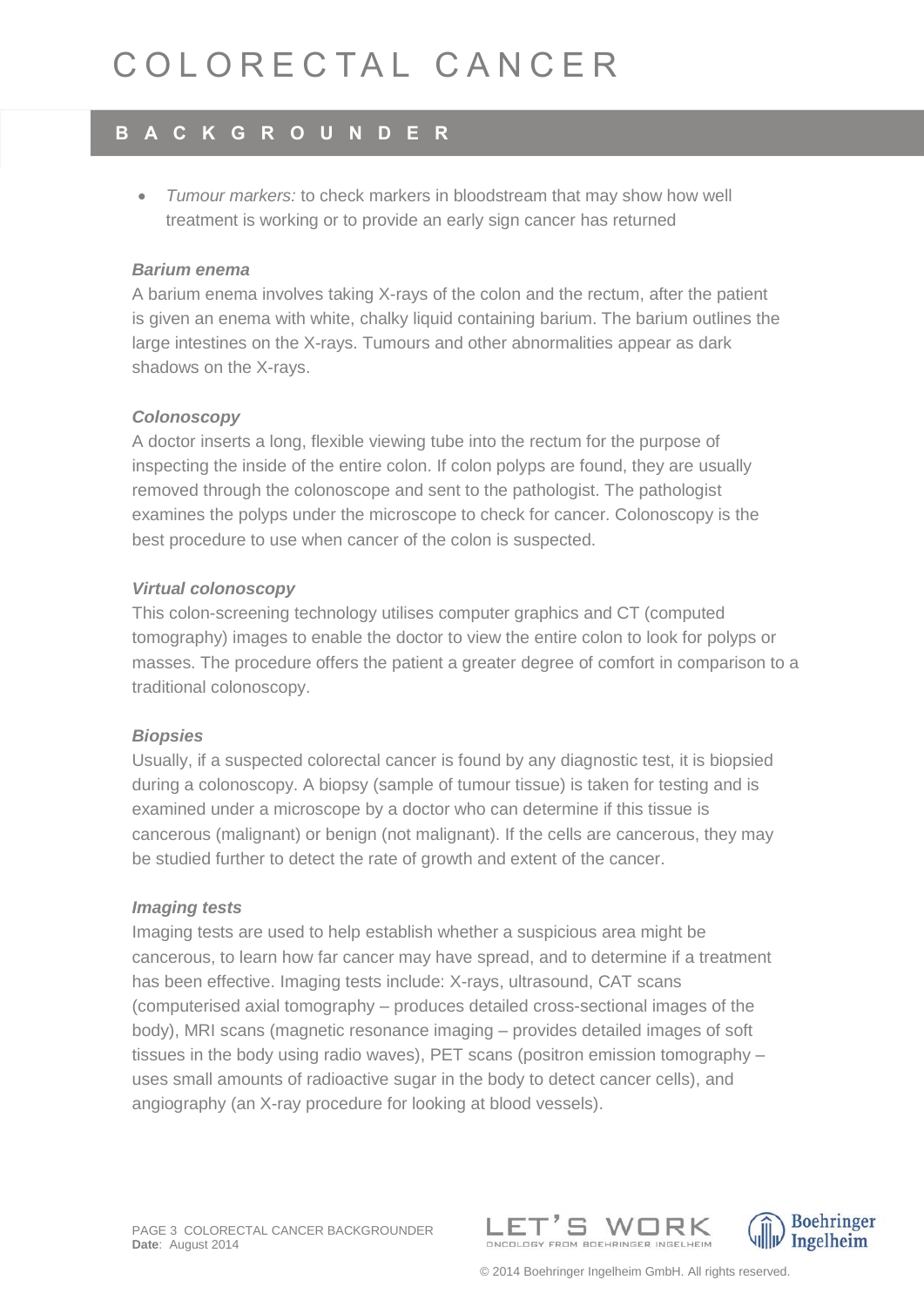# COI ORECTAL CANCER

### **B A C K G R O U N D E R**

## **6. WHAT ARE THE AVAILABLE TREATMENT OPTIONS?**

<span id="page-3-0"></span>In general, the main options for colorectal cancer treatment are surgery. chemotherapy, radiation therapy (for rectal cancer), and targeted therapy.<sup>10</sup> To determine the most appropriate treatment, cancers are 'staged' to establish how far the cancer has advanced in the body. Using the universally recognised TNM classification of malignant tumours, each case of colorectal cancer is given a score according to:

- The extent of how much surrounding tissue has been invaded (T)
- The extent to which the lymph nodes have been involved (N)
- The presence or absence of spread to other organs within the body  $(M)^{11}$

Depending on these scores, the cancer is graded stage 0, I, II, III or IV. Even in the absence of symptoms, people over the age of 50 and those known to be at high risk of colorectal cancer should undertake regular screening because treatment is much more effective the earlier cancer is found.

#### *Surgery*[10](#page-3-0)

Surgery may be used to remove cancer from the colon or rectum; or it may be undertaken to remove cancer that has spread to other organs in the body. The type of surgery chosen will depend on the stage of the cancer.

#### *Chemotherapy*[10](#page-3-0)

Chemotherapy drugs can be given in a variety of ways, including intravenously by injection, intravenously with a pump, or even in pill form taken by mouth. Chemotherapy can be given in different situations:

- *Palliative chemotherapy* is used when colorectal cancer is advanced and has already spread to different parts of the body. In this situation, surgery cannot eliminate the cancer, so chemotherapy may be used to shrink tumours, alleviate symptoms, and prolong life.
- *Adjuvant chemotherapy* is given after the cancer is surgically removed. The surgery may not eliminate all the cancer cells, so the adjuvant chemotherapy treatment is used to kill any that may have been missed.
- *Neoadjuvant chemotherapy* is chemotherapy given before surgery in order to shrink the tumour so that the surgeon can completely remove it with fewer complications.

#### *Radiation therapy*[10](#page-3-0)

Radiation therapy uses high-energy rays (such as X-rays) or particles to destroy cancer cells. Radiotherapy can be used in the [neoadjuvant](http://en.wikipedia.org/wiki/Neoadjuvant_therapy) setting (given as a first step to shrink a tumour before the main treatment, which is usually surgery) and [adjuvant](http://en.wikipedia.org/wiki/Adjuvant_therapy) setting (given in addition to the primary, main or initial treatment) for some





© 2014 Boehringer Ingelheim GmbH. All rights reserved.